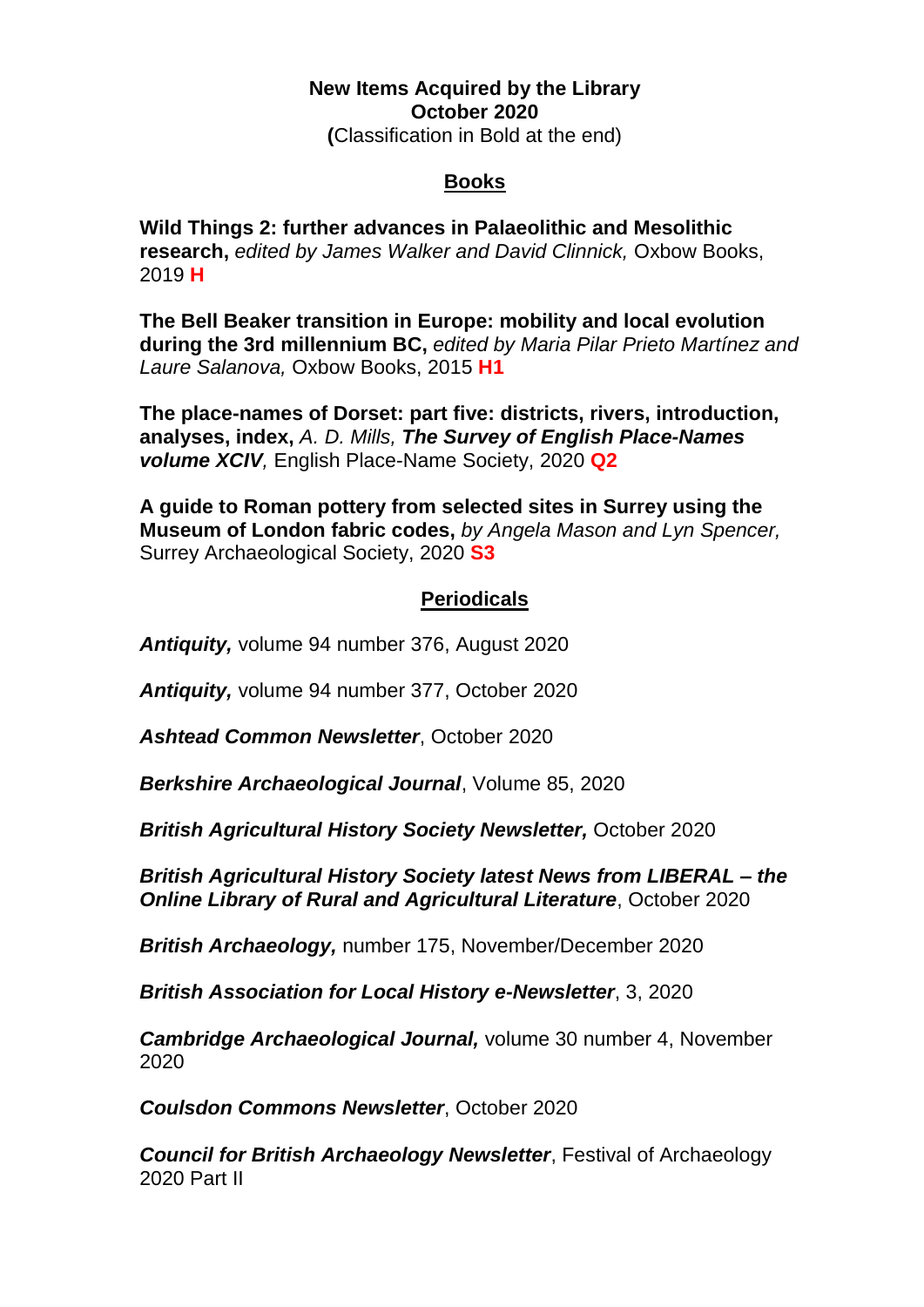*Council for British Archaeology Newsletter*, Festival of Archaeology 2020 Part II Preview

*Council for British Archaeology Newsletter*, Festival of Archaeology 2020 Part II Update

*Council for British Archaeology South East Events and News,*  September 2020

*Current Archaeology*, issue 368, November 2020

*Current World Archaeology*, issue 103, October/November 2020

*Egham-by-Runnymede Historical Society Newsletter*, number 563, October 2020

*Egham-by-Runnymede Historical Society Newsletter*, number 564, October 2020

*Epsom & Ewell History & Archaeology Society Newsletter*, issue 4, July 2020

*Historic England Newsletter*, October 2020

*Holmesdale Natural History Club Bulletin*, number 126, September 2020

*Industrial Archaeology e-News Bulletin*, October 2020

*Kingston Museum and Kingston History Centre Heritage Newsletter*, October 2020

*Later Prehistoric Finds Group Newsletter*, News and Events, October 2020

*London Archaeologist*, volume 16 number 2, autumn 2020

*London Archaeologist*, index to volume 15, 2017-2020

*Kenley Common Newsletter*, October 2020

*Newcastle Antiquaries Exchange e-newsletter*, 30, 11 October 2020

*Newcastle Antiquaries Exchange e-newsletter*, 32, 25 October 2020

*Norfolk and Norwich Archaeological Society Newsletter*, autumn 2020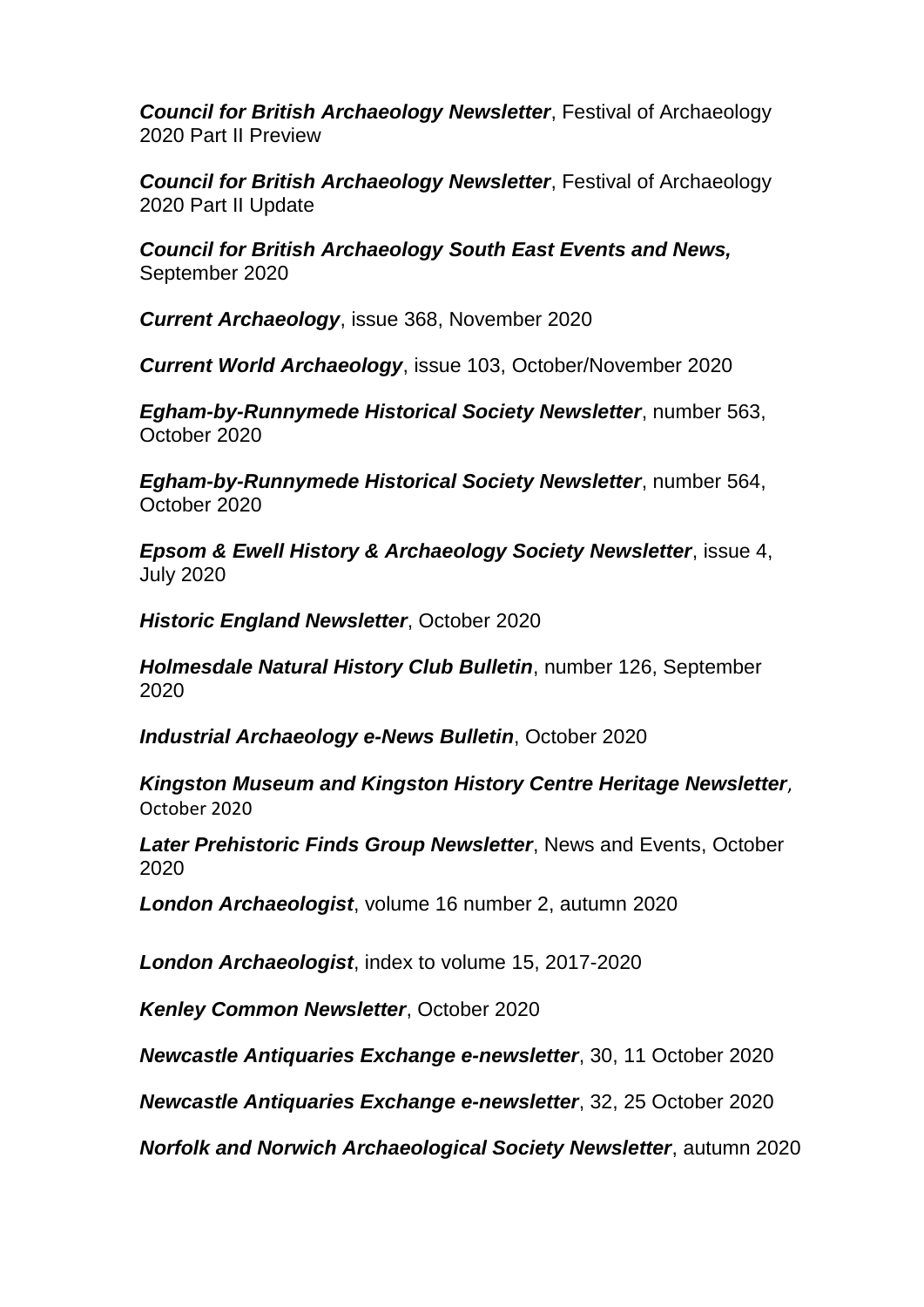*Open Space,* volume 32 number 9, autumn 2020

*Richmond Local History Society Newsletter*, number 105, October 2020

*Rural History Today*, issue 39, July 2020

*Send & Ripley History Society Journal*, number 274, September 2020

*Society of Antiquaries of Newcastle upon Tyne News Bulletin*, number 69, September 2020

*Society of Antiquaries of Newcastle upon Tyne e-newsletter*, number 28, September 2020

*Southwark & Lambeth Archaeological Society Newsletter*, number 155, October 2020

*Sunbury and Shepperton Local History Society Journal*, number 85, autumn 2020

*Surrey Archaeological Society Annual Report 2019-2020*

*Surrey Archaeological Society Bulletin*, number 482, October 2020

*Surrey Archaeological Society Prehistoric Group News,* 55, 2020

*Surrey Archaeological Society Prehistoric Group News,* 56, 2020

*Surrey Archaeological Society Prehistoric Group News,* 57, 2020

*Surrey Archaeological Society Prehistoric Group News,* 58, 2020

*Surrey Archaeological Society Prehistoric Group News,* 59, 2020

*Surrey Archaeological Society Prehistoric Group News,* 60, 2020

*Surrey Archaeological Society Prehistoric Group News,* 61, 2020

*Surrey Archaeological Society Prehistoric Group News,* 62, 2020

*Surrey Archaeological Society Prehistoric Group News,* 63, 2020

*Surrey Archaeological Society Prehistoric Group News,* 64, 2020

*Surrey Heritage News*, October 2020

*Sussex Past: Sussex Archaeological Society's e-newsletter*, October 2020